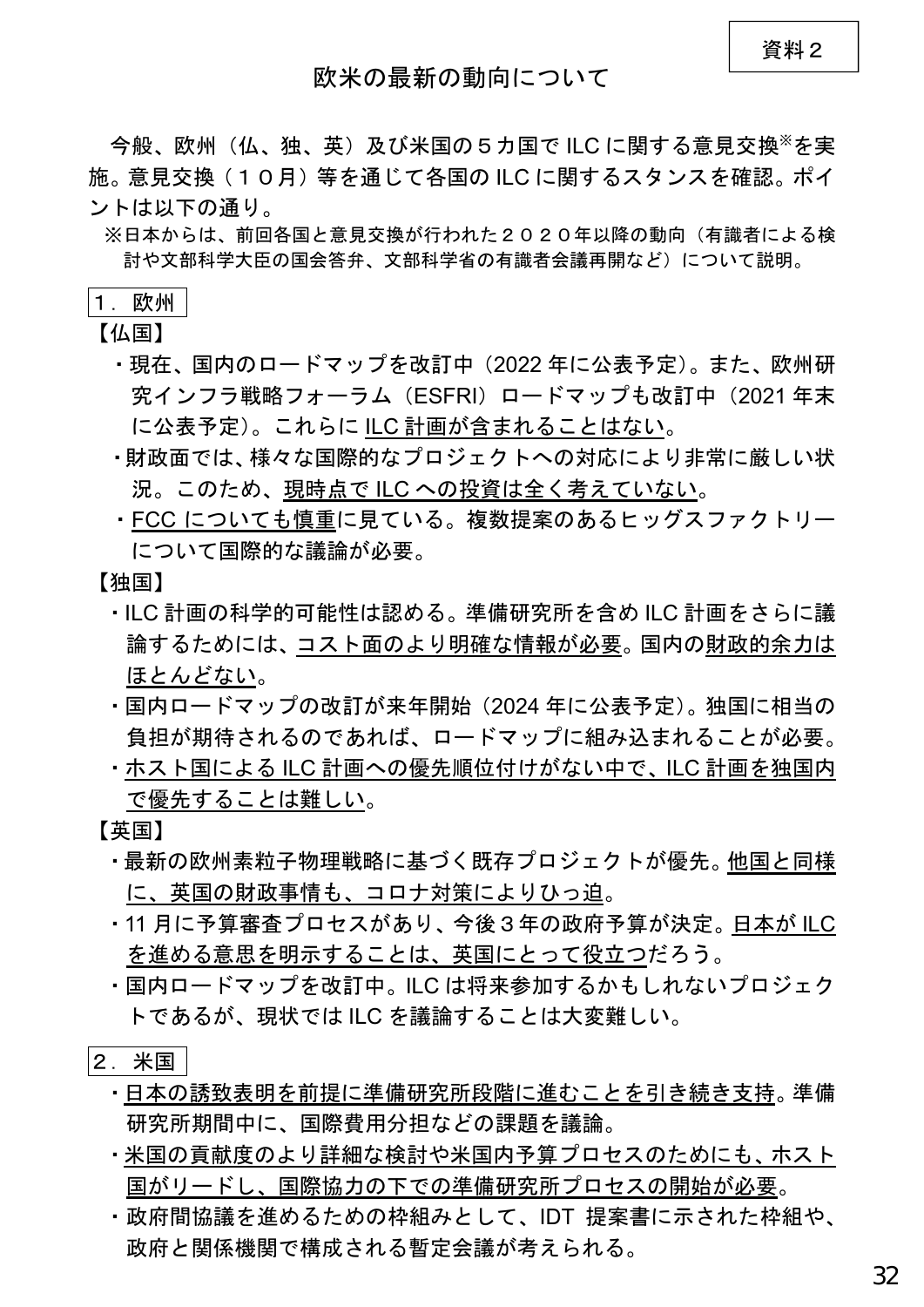## Summary of the Exchange of opinions between MESRI/BMBF/BEIS/STFC/DOE and MEXT related to ILC

- 1. Date: October 15<sup>th</sup>, 2021
- 2. Venue: online video conference (Webex)
- 3. Participants

MEXT (Japan), MESRI (France), BMBF (Germany), BEIS (UK), STFC (UK), DOE (US)

- 4. Meeting summary
- (1) Participating countries'situations and positions related to the ILC project
	- $\triangleright$  The participants explained their countries' situations and shared understanding of the position of each country related to the ILC project.

[Japan]

- $\checkmark$  MEXT described recent status of the ILC project, update after the latest exchange of information (during years 2020 and 2021), which included the Science Council of Japan (SCJ) publishing its Master Plan 2020 but the ILC was not selected as a priority large-scale research project, and MEXT formulating its Roadmap 2020, where the ILC community withdrew the project application in March 2020.
- $\checkmark$  MEXT restarted the review of the ILC Advisory Panel based on the IDT's proposal and Japanese ILC community report related to ILC project, considering recent discussions on large-scale research projects in Japan. Tight financial situation and difficulty in decoupling the ILC pre-laboratory, which includes site issues, from the entire ILC construction project are also matters for serious consideration.
- $\checkmark$  As MEXT's Minister explained in the Diet session, under the current situation that the perspective of broad internal and external cooperation for the ILC project itself as well as its pre-laboratory is not promised, it is difficult to obtain the Japanese citizens' understanding for investing in the pre-laboratory. Various challenges such as international cost sharing, technical feasibility, and the understanding of the citizens including the researchers community remains to be addressed.
- $\checkmark$  Japan recognizes that it is appropriate to continue discussions regarding the ILC project between administrative officials of the relevant countries at the right time, as well as to pay attention to researchers' efforts to deal with the remaining challenges.

[France]

- $\checkmark$ The French national roadmap for research infrastructure is currently being renewed for publication in the first half of 2022, after a one-year long consultation with national stakeholders. Although the new French national roadmap will be published in several months, it is already known the ILC project will not be part of it. Moreover, ILC will not be part of the European projects/landmarks in the new ESFRI 2021 roadmap either.
- $\checkmark$ In terms of financial capacity, France is facing difficult challenges related to various international projects which France has already committed to, including extra costs due to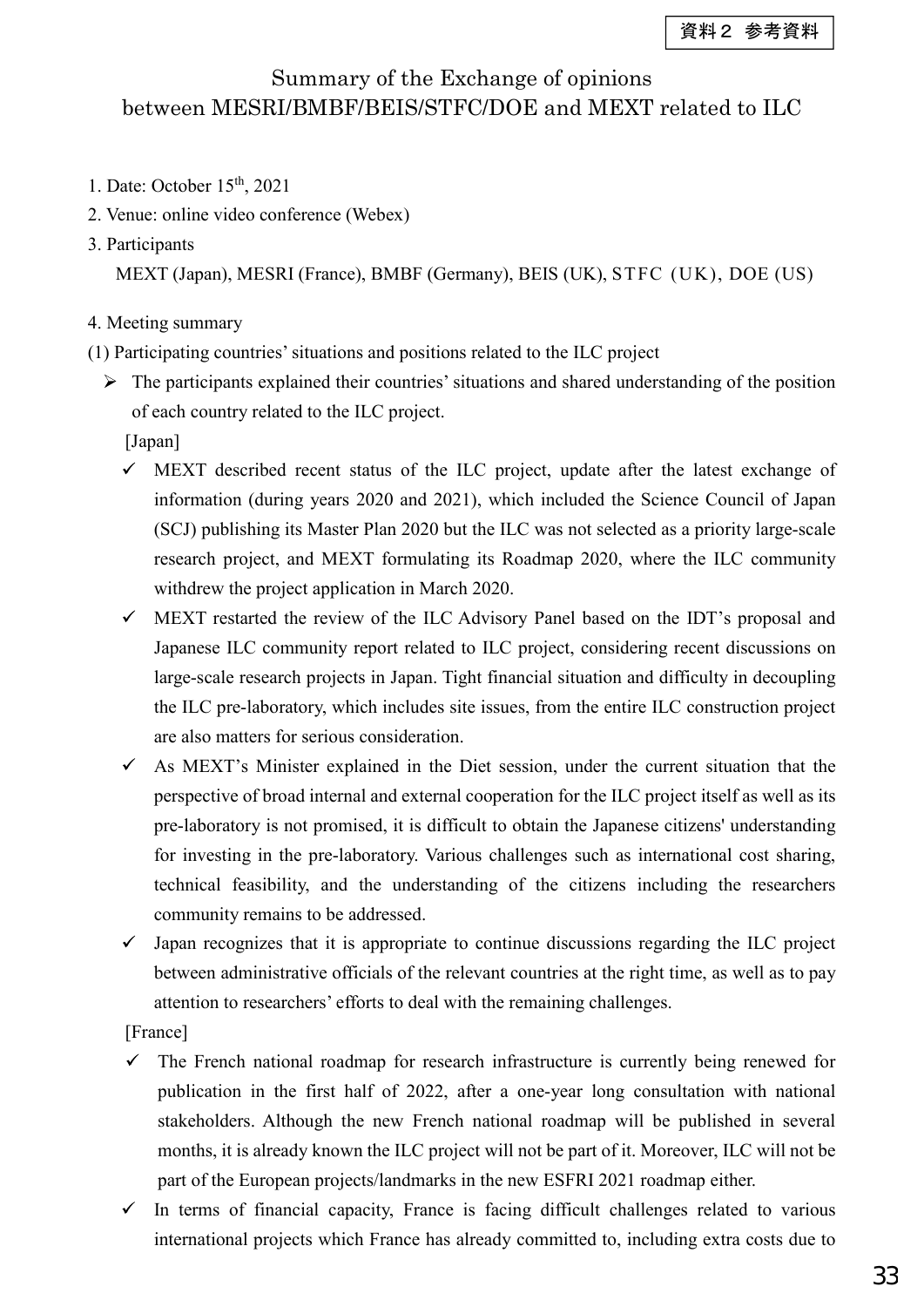construction delays, consequences of the COVID crisis, rising energy prices and so on. So, the financial capacity is very limited. At this stage, no funding is considered for the ILC project.

 $\checkmark$  More generally speaking, the French strategy on High Energy Physics has taken into account the recent update of the European Strategy for Particle Physics and its call for a Higgs factory as a next step. That said, France is on a prudent stance on the FCC project and will pay attention to the results of its feasibility study. France underlines that at this stage, given the number of proposed Higgs-factory projects, discussions in a global context need to be pursued to be able to move forward.

[Germany]

- $\checkmark$  Germany recognizes the scientific potential of the ILC project, in the German science community there is interest and cooperation for long years of several groups and institutions.
- $\checkmark$  For further discussion of the ILC project including the pre-laboratory, more clarification of the cost aspect of the ILC project is necessary. In the federal Budget in Germany, there is very little financial margin due to prioritized national projects with various financial needs.
- Germany has a national roadmap review process that is just starting next year, and expects to publish its result in 2024. If a significant German share to the investment in ILC project is expected, it must become a part of the roadmap.
- $\checkmark$  As long as the host country does not prioritize ILC project, it is difficult to give national priority for the ILC project in Germany.

 $[UK]$ 

- $\checkmark$  The UK prioritizes existing projects, including the LHC and the HL-LHC based on the Update of the European Strategy for Particle Physics.
- $\checkmark$  Like any other country, the UK's budget is very tight due to COVID crisis. The UK has the budget review process next month to set government budget for next three years. Clear statement from Japan that Japan moves forward with the ILC project would be helpful for the UK.
- $\checkmark$  The UK national roadmap, which contains various field projects, is being revised. Although the UK might participate in the ILC project in the future, at this moment, it is very hard to discuss it under the current roadmap.

[US]

- $\checkmark$  The 2014 US Particle Physics Project Prioritization Panel (P5) Strategic Plan recognizes the strong scientific and technological importance of the ILC project.
- $\checkmark$  As already expressed by the US to Japan, the US continues to be supportive for a Japanese initiative to advance the ILC project to its pre-laboratory phase. Further discussions on many critical issues, including international financial contributions for the ILC project, can be conducted during the pre-laboratory phase.
- Any value of the contributions is connected to the technical scope. In order to further discuss details of the US contributions to the ILC project as well as to advance the project under the US Government budget processes, it is necessary to begin the pre-laboratory process which